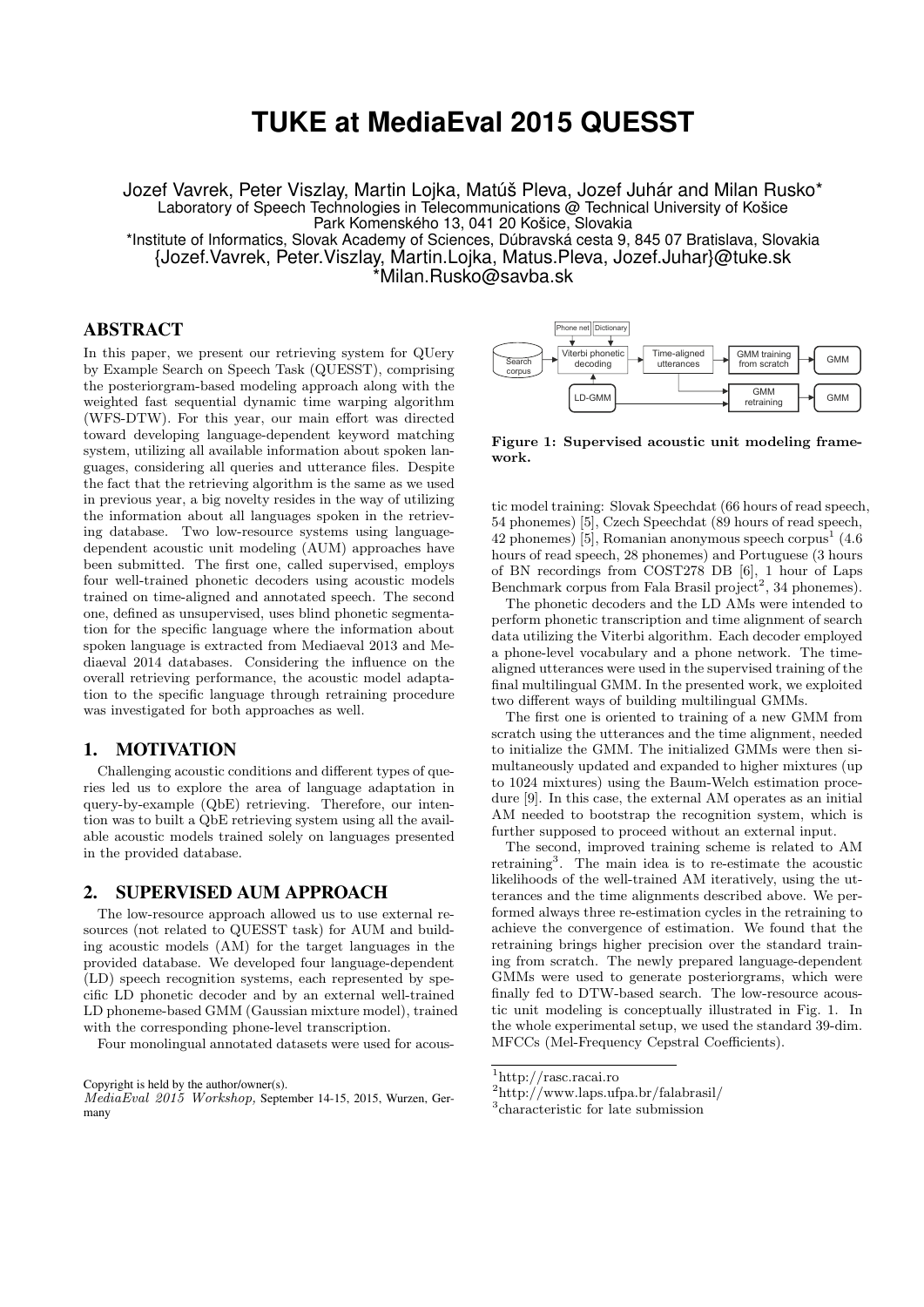

Figure 2: Unsupervised acoustic unit modeling framework.

# 3. UNSUPERVISED AUM APPROACH

The multilinguality problem and missing knowledge about acoustic units led us to employ two different unsupervised acoustic modeling approaches. For both types, we extracted an additional acoustic information about six spoken languages from Mediaeval 2013 and Mediaeval 2014 databases according to the available language tags.

The first type is focused on unsupervised building of acoustic model from unlabelled speech data. We re-employed our well-established procedures from the previous year and we built an acoustic model with up to 1024 mixtures for each language. This process included PCA-based voice activity detection [7], feature extraction and selection [2], K-means clustering  $(K = 50)$ , Euclidean segmentation and GMM training, respectively [8]. This concept is depicted in Fig. 2 with dashed line. Each LD AM was intended to generate LD posteriorgrams, whereas the score results from all subsystems were finally fused together.

The second, advanced acoustic modeling technique used language adaptation<sup>4</sup> in acoustic (phonetic) sense performed through a retraining procedure similar to that used in lowresource modeling. The main idea is to use the already prepared LD AMs and feed them to phonetic decoding of search data in order to obtain LD time alignments. Inevitably, it was necessary to build an initial multilingual AM intended to adaptation, utilizing the same, already mentioned unsupervised segmentation and GMM training. The multilingual AM is then iteratively retrained on the LD time-aligned utterances using the search data (Fig. 2). Compared to the low-resource retraining, we retrained here the multilingual GMM instead of the language-specific GMM. The resulting six language-adapted GMMs practically match the probability distributions of the acoustic units of the specific language as good as possible.

# 4. POST-PROCESSING: SCORE NORMAL-IZATION AND FUSION

The average cumulative distance parameter (ACD), represented by mean value of cumulative distance matrix elements within each warping region and multiplied by  $\alpha = 0.1$ , was used as score parameter. Scaling the ACD parameter within the values 0-1 helped us to unify score ranges for the first 500 detection candidates per each query. Then the score fusion for different subsystems was carried out, employing a max-score merging strategy and z-normalization, similarly as we did last year [8]. The final set was obtained by keeping all fused detections per each query.

Table 1: Results for the primary supervised (p-S) and general unsupervised (g-U) systems (\* late subm.)

|                  |                   | eval                                                  | dev       |                               |  |
|------------------|-------------------|-------------------------------------------------------|-----------|-------------------------------|--|
| system           | $C_{nxe}$         | <i>TWV</i>                                            | $C_{nxe}$ | <b>TWV</b>                    |  |
|                  | $(\alpha ct/min)$ | (act/max)                                             | (act/min) | $(\textit{act}/\textit{max})$ |  |
| $p-S$            |                   | $0.971/0.953$ $0.002/0.022$ 0.970/0.947 $0.022/0.036$ |           |                               |  |
| $g-\overline{U}$ |                   | $0.973/0.953 -0.01/0.023$                             |           | $0.974/0.953$ $0.0001/0.031$  |  |
| $p-S^*$          |                   | $0.963/0.940$ $0.046/0.049$                           |           | $0.962/0.940$ $0.055/0.059$   |  |
| $g-U^*$          |                   | $0.974/0.954$ $0.028/0.032$                           |           | $0.970/0.951$ $0.032/0.035$   |  |

| Table 2: Processing resources measures |  |
|----------------------------------------|--|
|----------------------------------------|--|

| sustem      | <i>ISF</i>      | SSF    | $PMU_I(GB)$ | $PMU_S$ (GB) | PL    |
|-------------|-----------------|--------|-------------|--------------|-------|
| $p-S$ (dev) | 12.312          | 0.0061 | 0.250       |              | 0.068 |
| $g-U$ (dev) | $ 0.383\rangle$ | 0.0066 | 0.515       | 2.292        | 0.033 |

# 5. RESULTS AND CONCLUSION

We submitted four runs obtained from supervised (primary) and unsupervised (general) systems, including late submissions, for QUESST 2015 task [4]. We did not perform evaluation with each individual type of query T1/T2/T3, but concentrated on the overall detection performance. The maximum number of Gaussian mixtures (GMs), we employed in both primary and general subsystems, was 256 for supervised and 64 for unsupervised AUM. Higher number of GMs did not bring any improvement.

The result obtained from all examined systems are far beyond our expectations (Tab. 1). It can be explained by the quality of audio data that were recorded in degraded acoustic conditions and influenced by background noises. The overall detection accuracy did not increase even though we examined various ways of speech enhancement techniques (DC offset removal, spectral subtraction, minimum mean squared error and Wiener filtering). Even the bottle-neck features developed at Brno University of Technology (BUT) [1] did not work well for our system.

Supervised AUM approach shows slightly better values of  $C_{nxe}$  and TWV in comparison with unsupervised AUM. The reason for relatively high performance of general approach is the AM adaptation employed in unsupervised AUM where all spoken languages are covered. Not significant improvement can be observed for late submission systems, that represent retraining procedure employed in AUM. However, the process of retraining did not perform well in case of supervised AUM for eval query set.

The robust statistical model-based speech enhancement methods embedded in the AUM and HMM-based speech segmentation will be investigated in the future. The processing load (PL) [3] for all systems, comprising development query set, is shown in Tab. 2. Considering the same searching set, the processing load is nearly identical for both dev and eval queries. It is obvious that the unsupervised AUM has the advantage of fast processing, mainly due to separate segmentation and acoustic modeling for each language.

## 6. ACKNOWLEDGMENTS

This publication is the result of the Project implementation: University Science Park TECHNICOM for Innovation Applications Supported by Knowledge Technology, ITMS: 26220220182, supported by the Research & Development Operational Programme funded by the ERDF (100%).

<sup>4</sup> characteristic for late submission